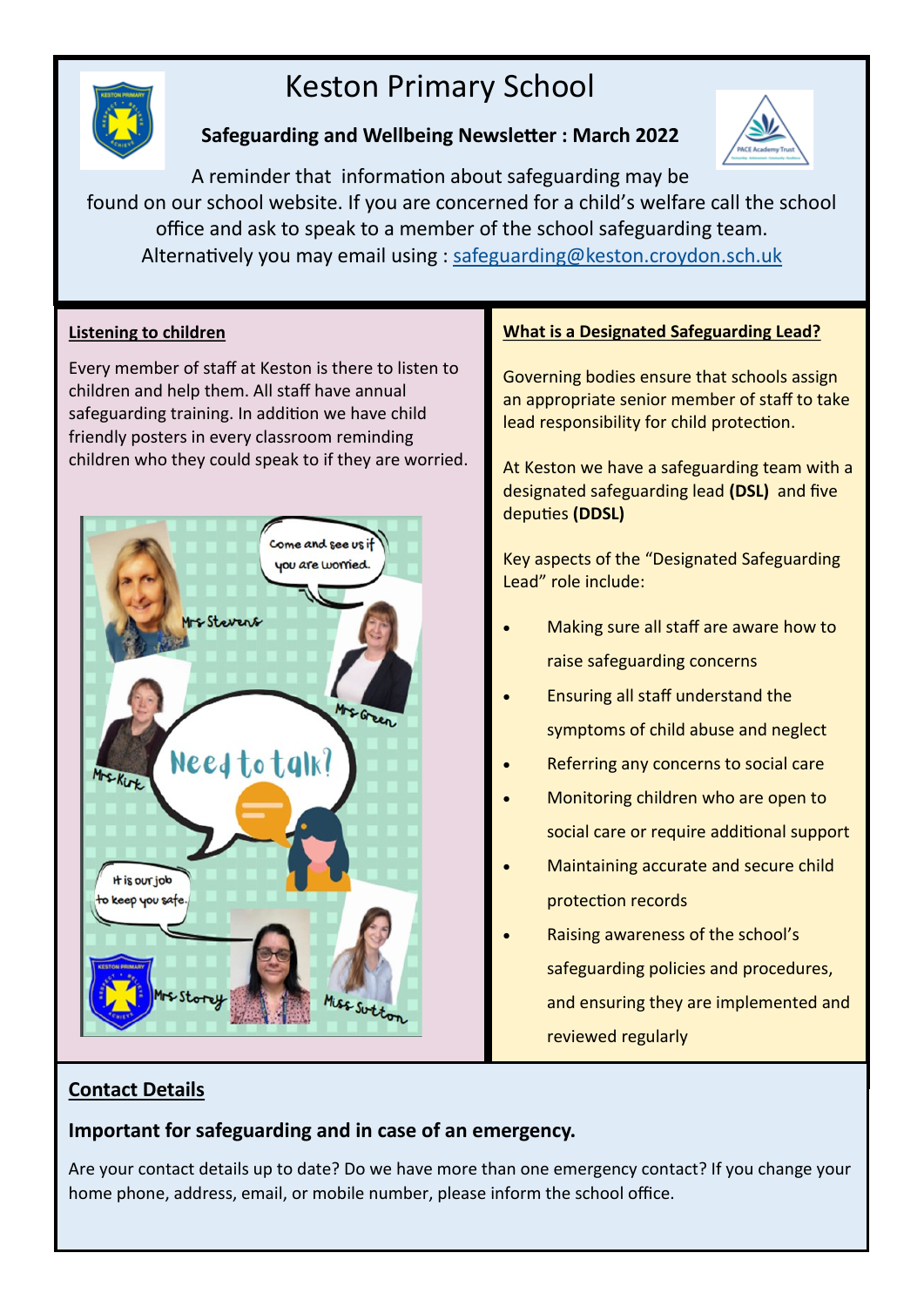#### **Children's Mental Health Week**.

The theme of this year's Children's Mental Health Week was Growing Together. The week aimed to encourage children (and adults) to consider how they have grown and how they can help others to grow. Growing Together is about growing emotionally and finding ways to help each other grow. Challenges and setbacks can help us to grow and adapt and trying new things can help us to move beyond our comfort zone into a new realm of possibility and potential. However, emotional growth is often a gradual process that happens over time and sometimes we might feel a bit 'stuck'.

At Keston, we held our own 'Wellbeing Week' to consider all the ways in which we can take care of our mental health. As parents and carers, you play an important role in your child's mental health.

Click the link to find some handy top tips and activities to try at home: [children's mental health week](https://www.childrensmentalhealthweek.org.uk/parents-and-carers/?utm_source=Sprint&utm_medium=email&utm_campaign=cmhw-dec-2021)



### **NSPCC's PANTS Rules**

Within our Wellbeing curriculum, we aim to ensure the prevention and appropriate management of peer on peer abuse.

Using resources from the NSPCC's 'PANTS' campaign, we promote 'The Underwear Rule' which aims to raise awareness of the importance of talking to children about keeping safe from sexual abuse.

'The Underwear Rule' teaches them that:

- their body belongs to them
- they have a right to say no, and

• they should always tell an adult if they're upset or worried. Within our Wellbeing lessons, we also cover the topic of consent, the right to privacy and how to respond to unwanted or unacceptable physical contact.



# **Additional safeguarding support services**

**Young Minds** (children's mental health) www.youngmins.org.uk

**Childline** [www.childline.org.uk](http://www.childline.org.uk)

**Anti-Bullying Campaign** [www.bullying.co.uk](http://www.bullying.co.uk)

**Department of Education (DofE**)

[www.education.gov.uk](http://www.education.gov.uk)

**Child Exploitation & Online Protection (CEOP)** [www.ceop.gov.uk](http://www.ceop.gov.uk)

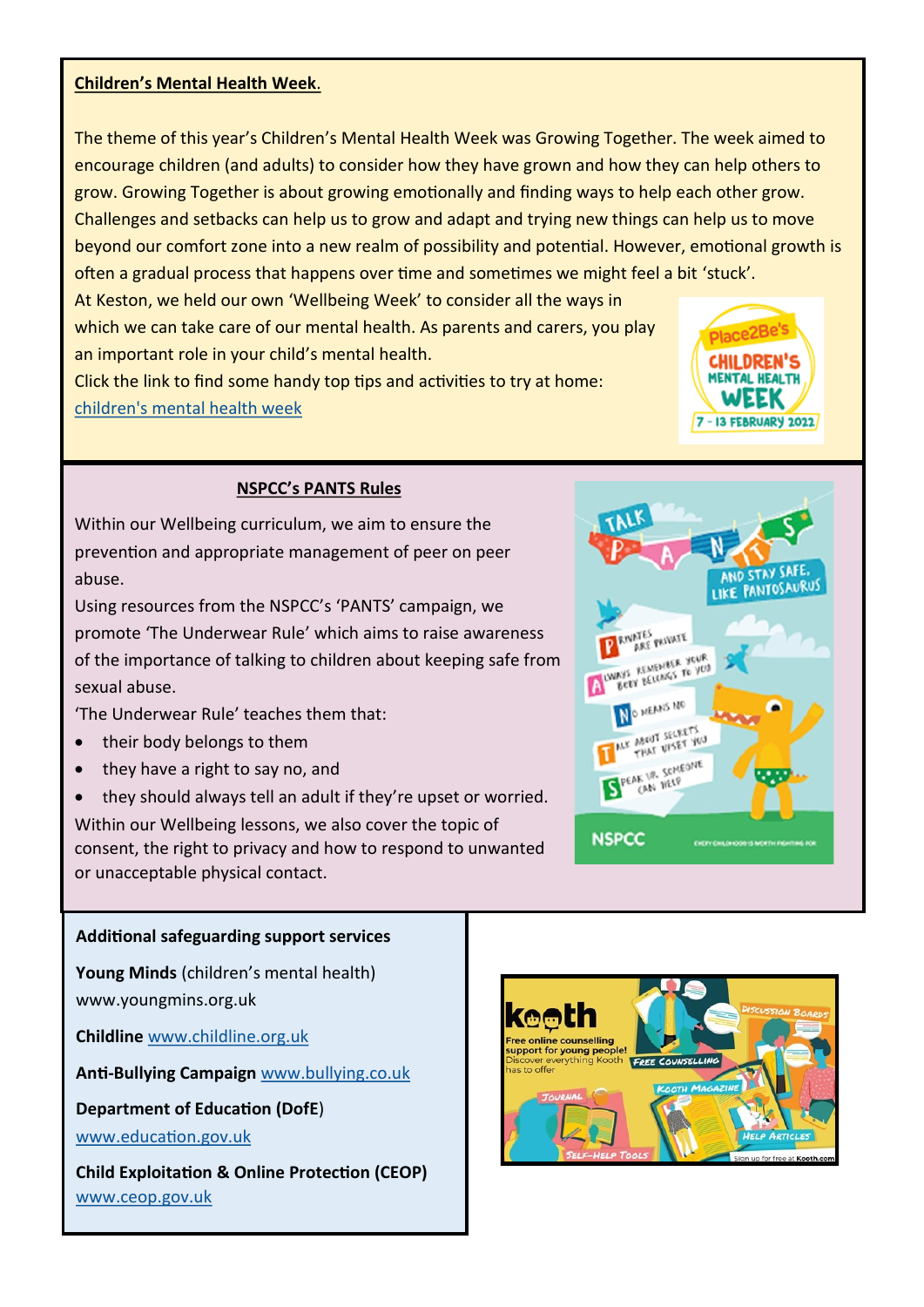### **Peer on Peer Abuse**

Ofsted is concerned about the high prevalence of sexual harassment and online sexual abuse amongst children, stating that "for some children, incidents are so commonplace that they see no point in reporting them". To read Ofsted's review of sexual abuse in schools please visit: [OFSTED review](https://www.gov.uk/government/publications/review-of-sexual-abuse-in-schools-and-colleges)  **Primary schools** 

We recognise that all children are vulnerable to and capable of abusing their peers. This includes verbal as well as physical and sexual abuse. Within our Wellbeing curriculum, we aim to ensure the prevention and appropriate management of peer on peer abuse.

Boys and girls mix together in every social environment, at every age. Many children will, thankfully, not encounter sexism, harassment or abuse based on gender. However, it is important that we teach all children, of all ages, what is acceptable interaction and what is not, alongside what to do if they are subjected to unwanted attention. The OFSTED report recommended that school leaders should create a culture where sexual harassment and online sexual abuse are not tolerated, and where they identify issues and intervene early to better protect children and young people.

### **Safer Internet Day**

On 8th February, we celebrated Safer Internet Day 2022 with the theme 'All fun and games? Exploring respect and relationships online'.

From gaming and chat, to streaming and video, young people are shaping the interactive

entertainment spaces they are part of. Safer Internet Day 2022 celebrates young people's role in creating a safer internet, whether that is whilst gaming and creating content, or interacting with their friends and peers. Safer Internet Day is celebrated globally in February each year to promote the safe and positive use of digital technology for children. Further information can be found on the UK Safer Internet Centre's website: [https://saferinternet.org.uk/safer](https://saferinternet.org.uk/safer-internet-day/safer-internet-day-2022)-internet-day/ safer-[internet](https://saferinternet.org.uk/safer-internet-day/safer-internet-day-2022)-day-2022

Call the NSPCC free helpline or contact them online. Children may contact ChildLine any time for support .



### **Kiddle**

Child friendly search engines help us to ensure that children are using the internet in a safe way. Kiddle.co is a visual search engine for children powered by Google which offers a safe web, image and video search. You can access it here [www.kiddle.co](http://www.kiddle.co)



We need to be aware that those who wish children harm will find their way round the safeguards included in these search engines, so while these search engines may make searching safer for children they are not a replacement for online safety filters. UK Safer Internet Centre provides excellent independent advice on setting up internet **Worried about a child?** Morried about a child?